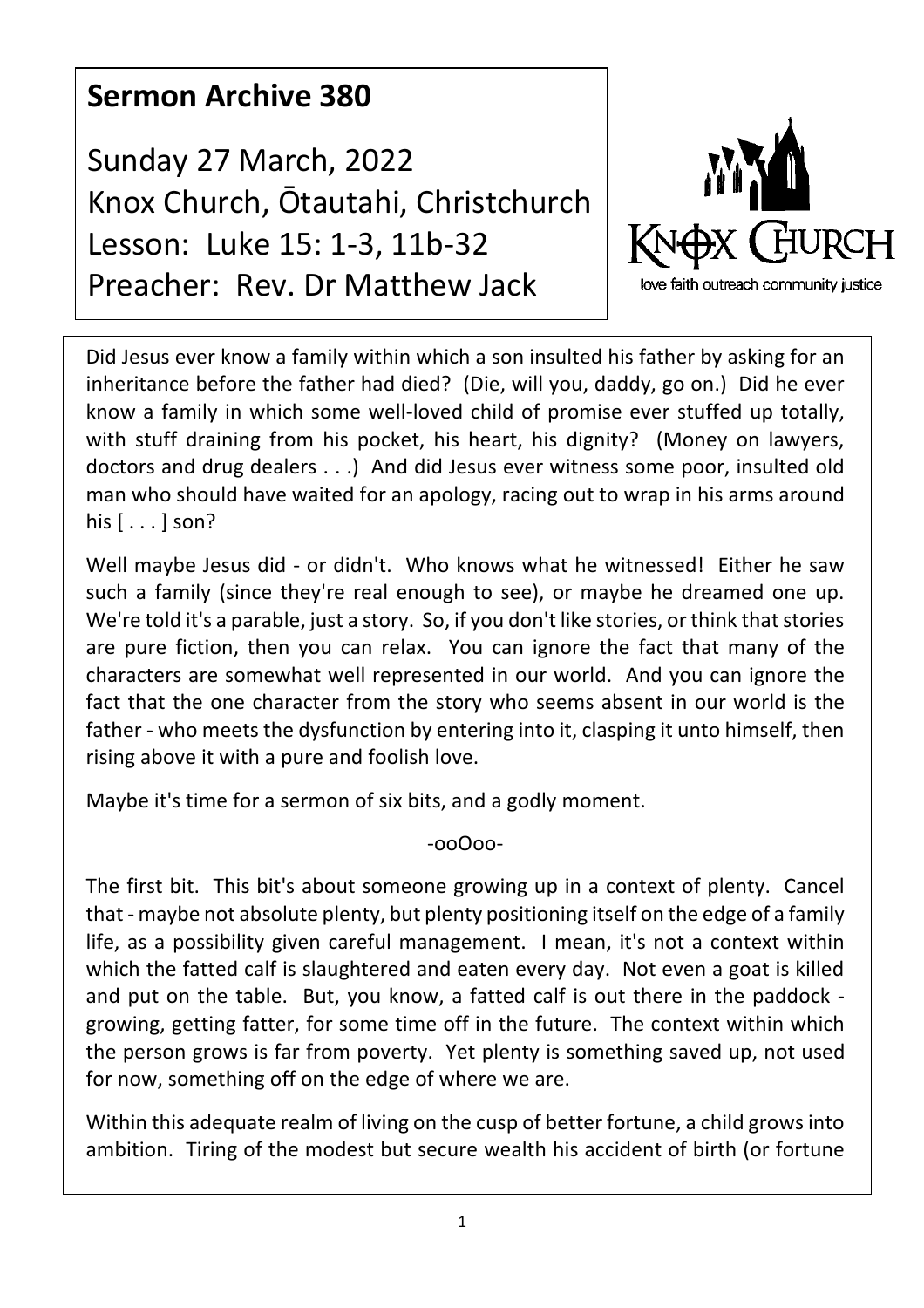of birth) gives him, he sets his eye on more. Isn't that what ambition is? The setting of the eye on more? (Or maybe the eye takes the blame for the heart. Indeed, it is the heart that assesses what is within reach, should it deny that part of itself that is called kinship, respect, gratitude, home, love.) Anyway, the son ceases to see a father who is providing home; he begins to see resources that might belong to him - an inheritance that might be taken - maybe including that fatted calf slowly growing on the edge of the family prudence. What will come of this?

#### -ooOoo-

The second bit. Having insulted the father, by wishing him dead; having grabbed his part of an inheritance which ought never to have been claimed while his father was alive, the son steps out into the world. The world is pleased to receive him, with all the riches he brings. And isn't the world always so pleased! Bring me your foot traffic. Bring me your credit. Bring me your business. For God sake, don't bring me your feelings or your need. Those don't fit our calculations. They're not things we can value.

Pretty quickly, within this new context, into which the son has entered, the absence of "family sympathy" makes a difference. In the cold, hard world of commodification, whatever used to sustain him no longer does. Here, he's a consumer. He's a work unit. He's a sort of human resource. Yes, in this environment he can buy and sell things. He can squander and invest in what the story-teller calls "dissolute living". (His brother later will call it "the hiring of prostitutes" - but that may say more about his brother's proclivity to imagine or not . . .) Whatever, the second bit is about moving into a world where you can survive for a while - quite beyond your means, as you become separated from your home. Interestingly, when, as you move more deeply into this context, and begin to sense your increasing poverty and need, nobody within that context cares. "He would gladly have filled himself with pods that the pigs were eating; and no one gave him anything". No one. When you go into that world, no one will be found who cares.

## -ooOoo-

The third bit. Within the context within which no one cares, the son begins to renegotiate who he is, such that he might find a future. Realising that his only future lies in the past that he'd left, he decides to go home - but this time not as a son, but as a slave. "Father, I am no longer worthy to be called your son; treat me like one of your hired hands."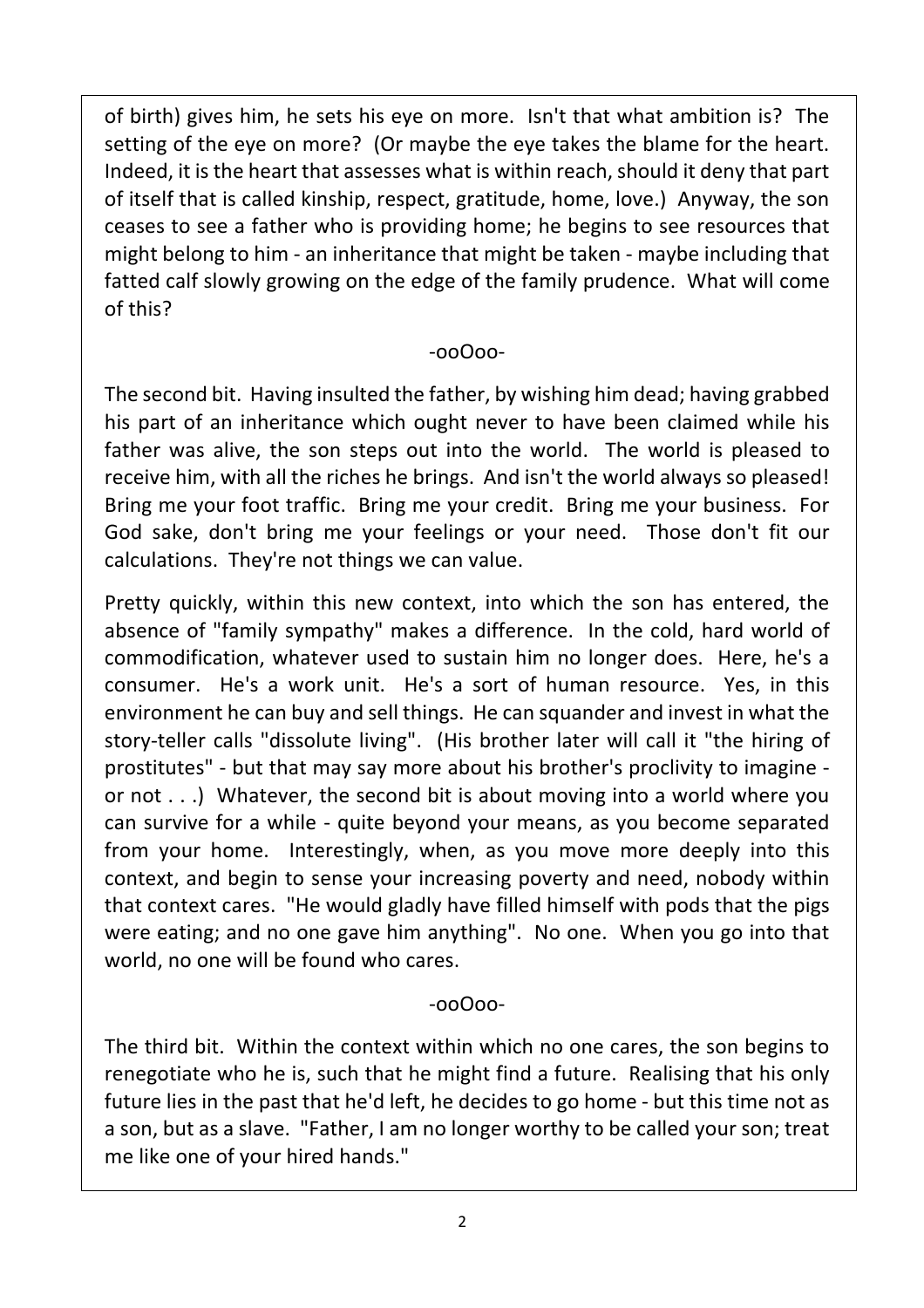In this third bit, let's pause to consider this figure. It's humanity having wanted more. Ambition is good, isn't it? It's humanity, however, having found the more, and having found in it less. It's humanity, having grown up and fallen down. God help us. It's humanity coming back to its place, feeling like it needs to present itself, in abject apology, as something that doesn't belong, unless it can earn its way, pay its way, keep its way as a slave. By work and works. By striving to be OK again. By paying its dues. By not really fitting - being a slave.

#### -ooOoo-

The fourth bit. Witnessing all this - humanity's sad moving into the role of the slave, is an elder brother. We happen to know that the elder brother is far from a happy camper. He's full of resentment. Exactly like his fallen brother, he resents that the fatted calf is on the outer edge of his life - that plenty supports him but doesn't indulge him. He keeps a record of how he's working and what he's not getting. And, as mentioned before, he cultivates a hatred of those who acted on their ambitions - they're sluts and wasters. While part of humanity stumbles and falls in the world that doesn't care, another part of humanity stumbles and falls in a world that cares in exactly the wrong way - "keep away you bloody slave!"

## -ooOoo-

The fifth bit is to explore the world of the two brothers, and see whether there is anything in it, in its natural relational dynamics that might lead to greater good. One part of humanity whose experience of life has led itself to a place where no one cares. An experience of life where it's been prepared to accept its role as that of slave - someone who no longer really belongs to the family. And another part of humanity, judging and hating its brother, because the brother went in search of something it, itself, didn't have the courage to admit it wanted.

I don't know exactly what's likely to come from this family of humanity, but I suspect it'll be something like regret, judgment, and war. It will result in one refusing to call the other "brother". It will find nothing in itself, within its own natural dynamics and rhythms to do anything but be unhappy. Humanity, locked into its family dynamic of ambition, resentment, refusal, eternal cycles that pop up more and more often in disorder and war across the face of the earth . . . Looking for the sixth bit . . .

-ooOoo-